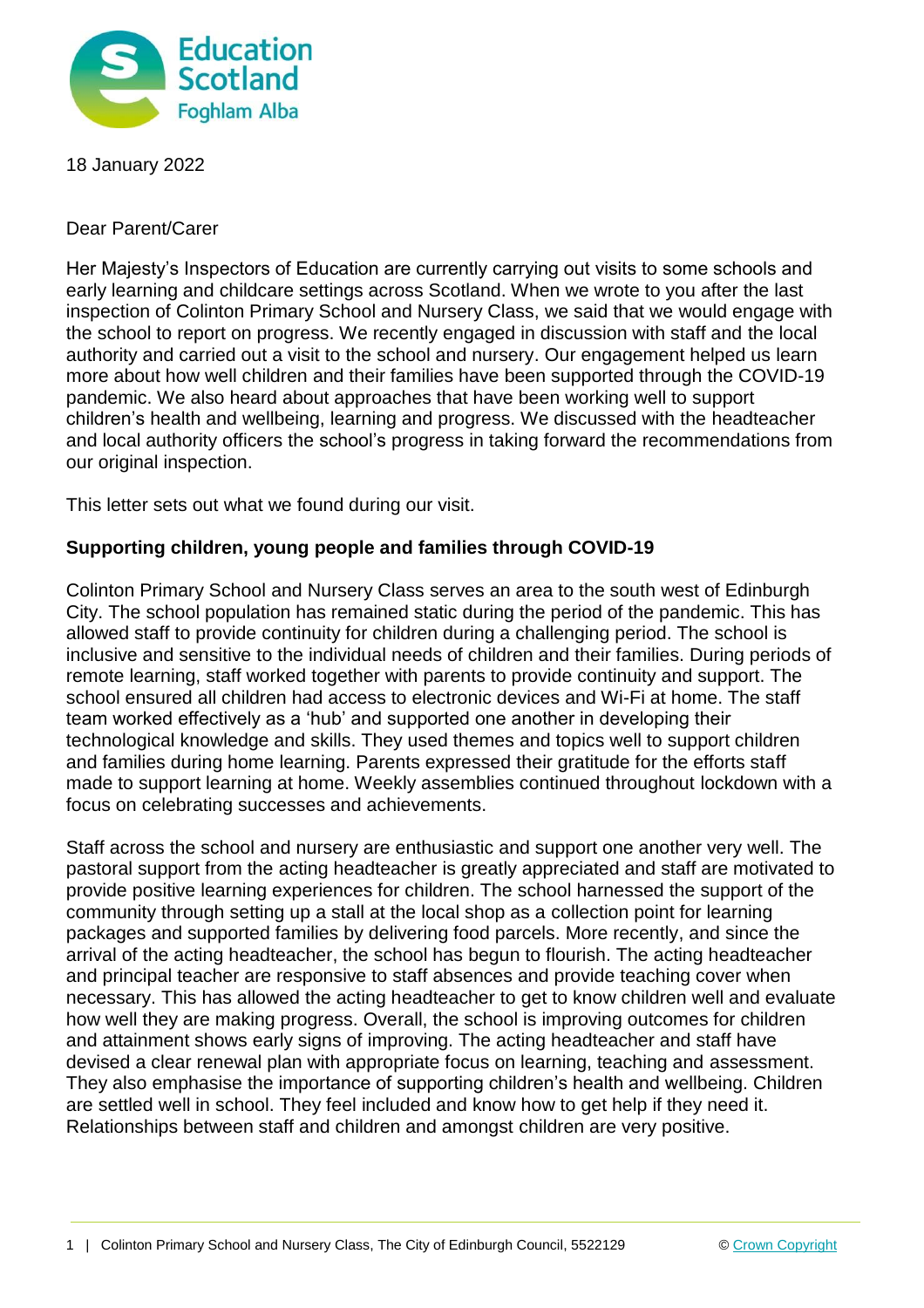

## **Progress with recommendations from previous inspection**

Overall, the school is making good progress in the key areas for improvement identified from the original inspection. The substantive headteacher initially led the school in its action plan to address these key areas. She was supported well by the education authority and is currently seconded to another school. The resulting acting headteacher post was appointed to Colinton Primary School and Nursery Class 11 months ago. The acting headteacher is effective in her role and leads the school with refreshed vigour. She has devised a clear renewal plan with staff and has an appropriate focus on the quality of children's experiences and their wellbeing. Teachers are developing cooperative learning approaches and children are taking greater responsibility for their own learning. Children talk about their learning with increasing confidence. The teaching team has a range of strengths and expertise and enjoy supporting one another. They continue to work towards implementing teaching approaches consistently across all stages. In the nursery class, practitioners have made good progress to enhance their practice and across the school make very good use of outdoor spaces. Practitioners encourage children to be creative and curious. Children are growing in confidence and demonstrate independence and resilience in the outdoor spaces. As planned, staff should work together to develop the approach to play based learning in the nursery and into the early primary stages.

The acting headteacher provides strong leadership in teamwork, builds positive relationships and demonstrates clearly her commitment to the school's vision and values. She fosters confidence in the individual strengths of staff and encourages shared leadership very effectively. She fulfils the role as acting headteacher sensitively and is ambitious for children. Her development of the support for learning (SfL) role and overview of additional support needs is a strength. This provides a leadership opportunity for the SfL teacher who provides very effective support for staff, children and families. Already, children's achievements are growing and attainment is beginning to rise. The nursery team has made good progress in developing self-evaluation, which is now a regular feature of their work. They are aware of the wider priorities of the school, how their work contributes to these and have a clear focus on improvement.

Staff increasingly involve children in evaluating the work of the school. Children's views and ideas are heard through their involvement in several groups. They would like to solve a problem of litter by having more bins and litter pickers. They plan to take this forward through the eco group and pupil council. Prefects are proud to wear their badges and know they have a responsible role to model approaches to supporting others. Children talk about their learning enthusiastically and describe their successes. They know how to ask for help if they need it and can take decisions about challenge in their learning. Good progress has been made in the nursery to enable children to take greater responsibility for their learning. Children now have more of a voice in influencing the work of the school and nursery setting. The recently introduced area for play and exploration between nursery children and those in P1, provides a stimulating environment which promotes creativity and problem-solving. Children are active participants in their play and becoming increasingly independent in the indoor environment. The acting headteacher and staff across the school and nursery, should take forward their plans to continue building on the use of target setting and feedback to children about their learning.